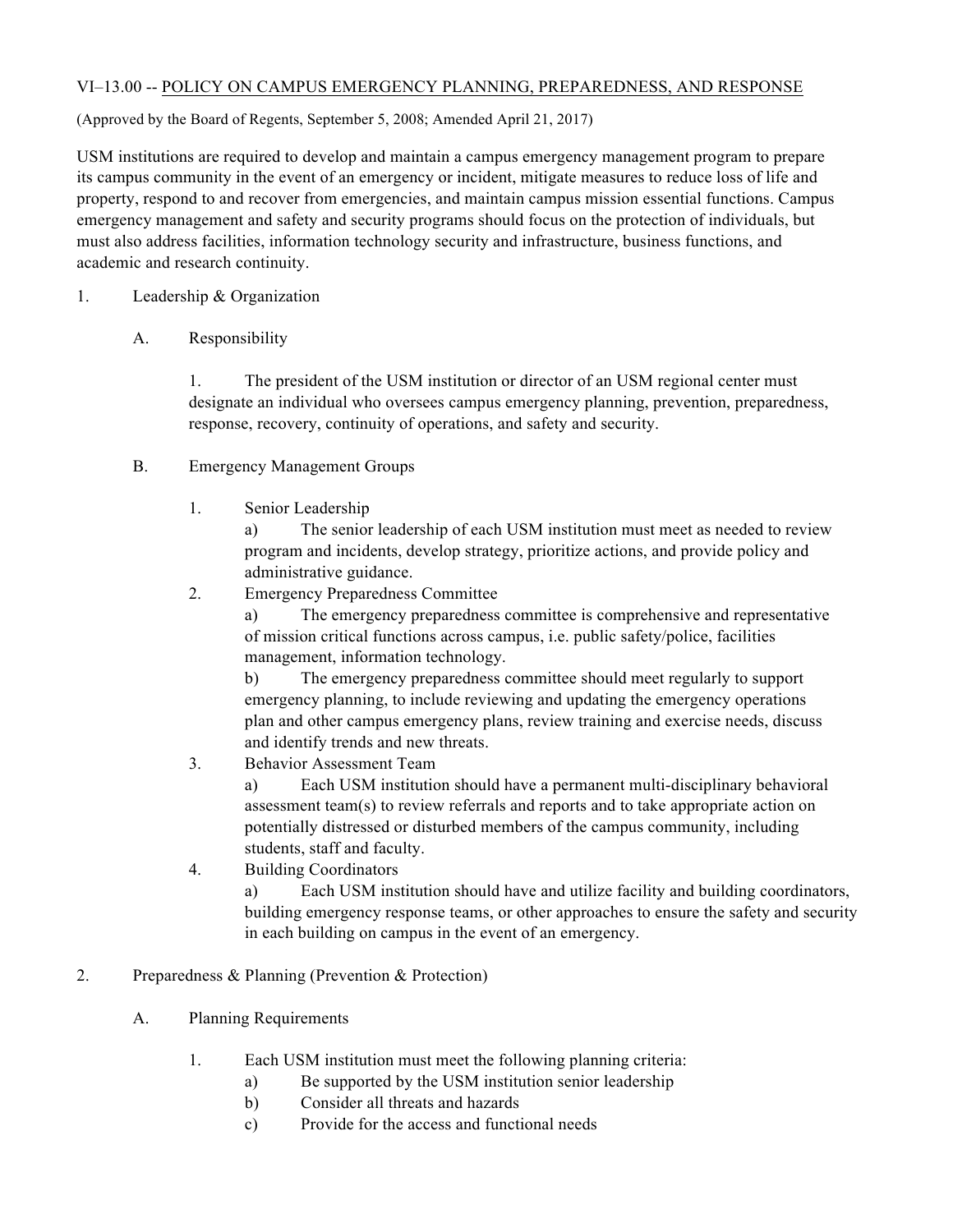- d) Consider all settings and all times
- e) Consider the individual preparedness of students, faculty, and staff
- f) Meet the requirements of all applicable laws
- g) Establish clear lines of authority for overseeing and managing emergency incidents and responding to emergencies
- h) Address language access
- i) Consider local, state, and federal emergency planning
- j) Must be based on the principles of the National Incident Management System (NIMS) and the Incident Command System (ICS)
- k) Must be a collaborative and inclusive process
- l) Include current contact information
- m) Consider evacuation planning and shelter in place
- B. Campus Plans
	- 1. Emergency Operations Plans
		- a) Each USM institution must have emergency operations plans (EOPs). These plans should follow federal guidance in The Guide for Developing High- Quality Emergency Operations Plan for Institutions of Higher Education (2013). They should be developed and reviewed by the emergency preparedness committee or similar committee that is comprehensive and represents the campus community (staff, students, and faculty). The EOPs should be guided by leadership at the top level of the university, and reflects unique institutional characteristics such as location, size, and population.
		- b) These plans should be reviewed, evaluated, and updated biannually by the emergency planning committee and approved by the USM institution's senior scope, practices, and effectiveness. leadership. Review and evaluation should include hazard vulnerabilities,
	- 2. Continuity of Operations Plan
		- a) Each USM institution should have a Continuity of Operations Plan (COOP) for the continuation of mission essential functions in the case of an incident with a long-range impact on the campus, including business operations and academic and research programs.
		- b) Plans should include continuation of information technology (IT) services, communications, and essential business functions in the immediate aftermath of an incident.
- C. Training & Exercises
	- 1. Each USM institution must:
		- a) Provide regular and appropriate training for the campus community (including key emergency response staff, staff, faculty, and students) on emergency preparedness, behavioral assessment, and response plans.
		- b) Conduct exercise and evaluation regularly of the campus emergency operations plan and other campus emergency plans.
	- 2. Exercises should include a variety of tabletop exercises, drill, and full-scale exercises.
	- 3. Exercises should be based on top hazards faced by the institution and given priority.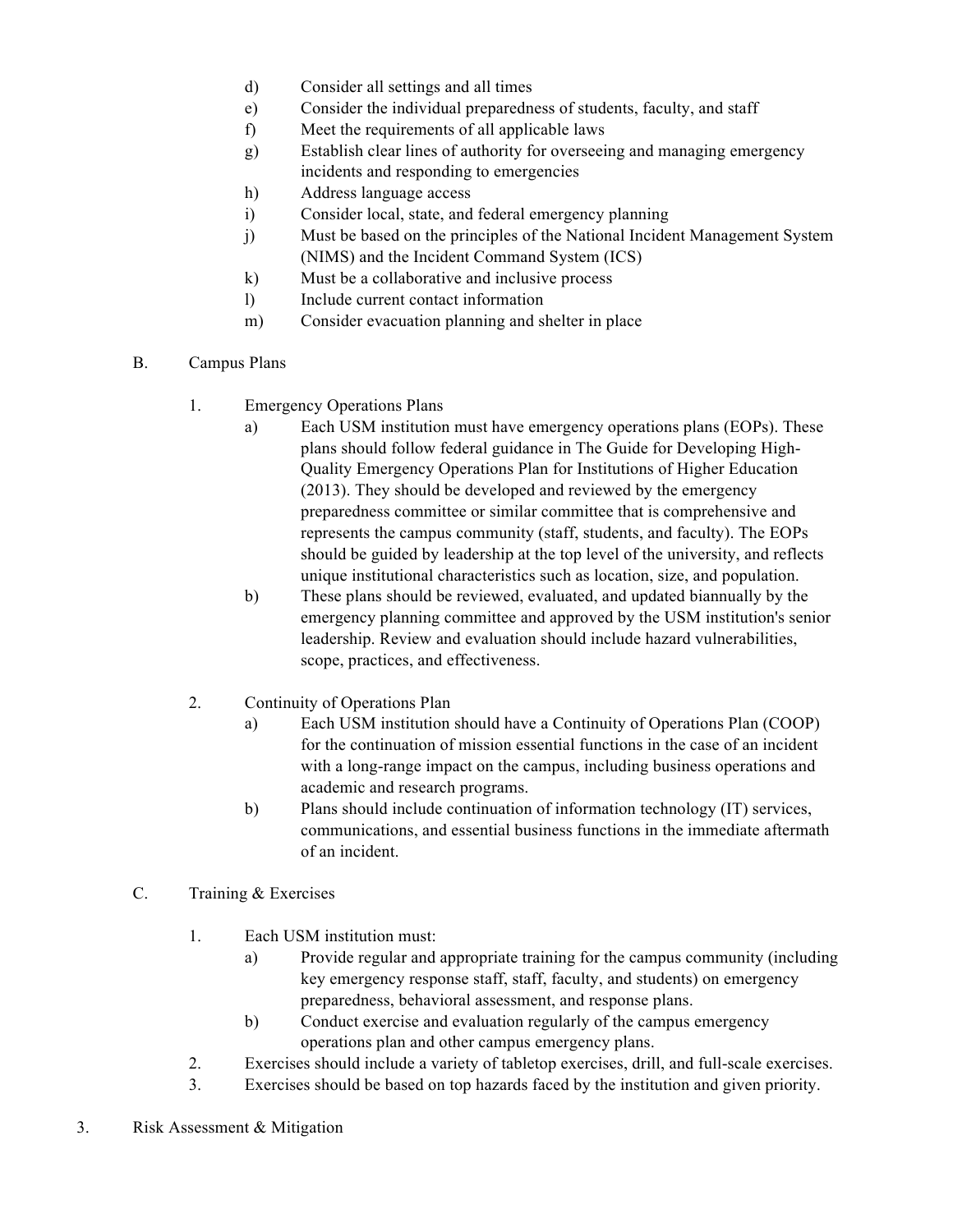- A. Each USM institution should:
	- 1. Conduct an annual risk assessment that reviews a comprehensive range of threats, pandemic diseases, and identifies the top hazards faced by the campus and those that could result in a significant loss of life and property. including natural disasters, hazardous materials, terrorism, violent crime, and
	- 2. Have a mitigation plan to identify the top threats and hazards, mitigation actions (both short-term and long-term actions).
	- 3. Have a plan for the appropriate mitigation actions for top hazards, including both short-term and long-term incident planning.

# 4. Response

- A. EOC
	- 1. Each USM institution must have an emergency operations center (EOC) to collect and analyze data, coordinate resources, and to have situational awareness for specified emergencies and incidents.
	- 2. The EOC must be properly staffed.
	- 3. EOC staff should be properly trained in EOC operations and have the appropriate authority to carry out actions.
	- 4. The EOC should be equipped with the appropriate resources, technology, network, and communications, i.e. internet, radios, landline phones, satellite phones.

### 5. Recovery

- A. Each USM Institution should have a recovery plan that will address capacity building, economic function, and infrastructure necessary to restoring the mission of the institution.
- 6. Direction, Control, and Coordination External
	- A. Each USM institution should:
		- 1. Coordinate with local, state, and federal government and agencies in creating and police, fire, emergency management, utility providers, and healthcare providers. implementing the emergency operations plan. This includes, but is not limited to:
		- 2. Establish and maintain current cooperative relationships, which may include memorandum of understanding (MOUs), mutual aid agreements (MAAs), and other agreements with other USM institutions and external organizations, as necessary
		- 3. Coordinate with appropriate local and state emergency responders, including communication systems to be used in the case of a serious incident or major disaster.

### 7. Communications

- A. Each USM institution must:
	- 1. Have and maintain both operational communication, as well as external communications with the public for warnings and notifications.
	- 2. Have redundant and varied communication systems of warnings and notifications before, during and after an incident.
	- 3. Have a comprehensive communication plan that will advise the campus community of the threat or incident and the necessary protective actions to take